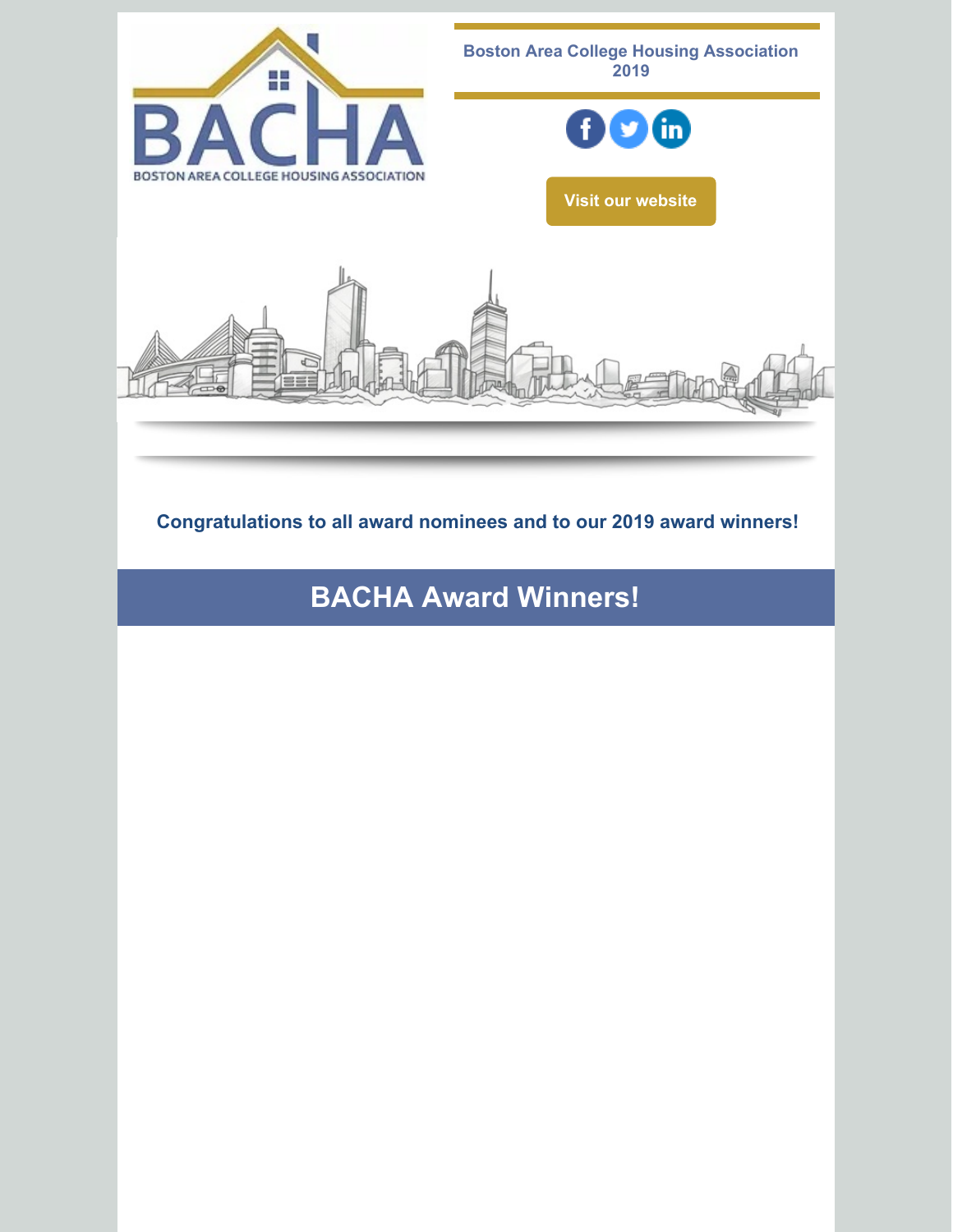Kevin Duffy - Outstanding New Professionals Award **Stanley Onyeneho Residence Director Regis College** 

#### **Outstanding Supervisor Award**

**Bridget Buoniconti Director of Residence Life Regis College** 

**James Ronan Outstanding Program of the Year Award** Diversity and Inclusion Curriculum for RA Training **Berklee College of Music** 

# **Entry Level Professionals Workshop**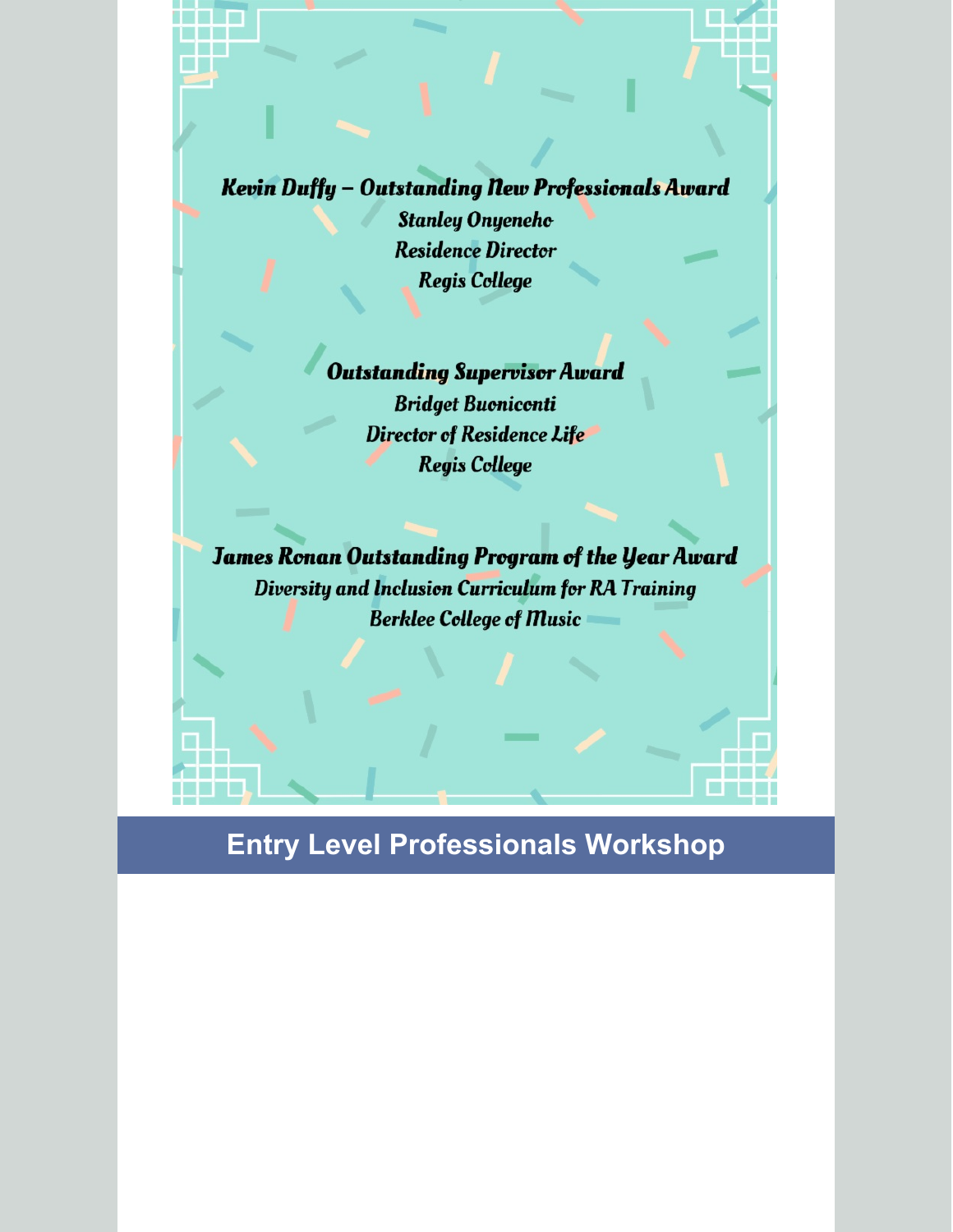

[Facebook](https://www.facebook.com/events/2280248778906464/) Event Page

[Register](http://bit.ly/ELPW19) here!

**Summer Social!**





#### WEDNESDAY, JULY 17 AT 6PM



## **Let's BACHA 'bout It**